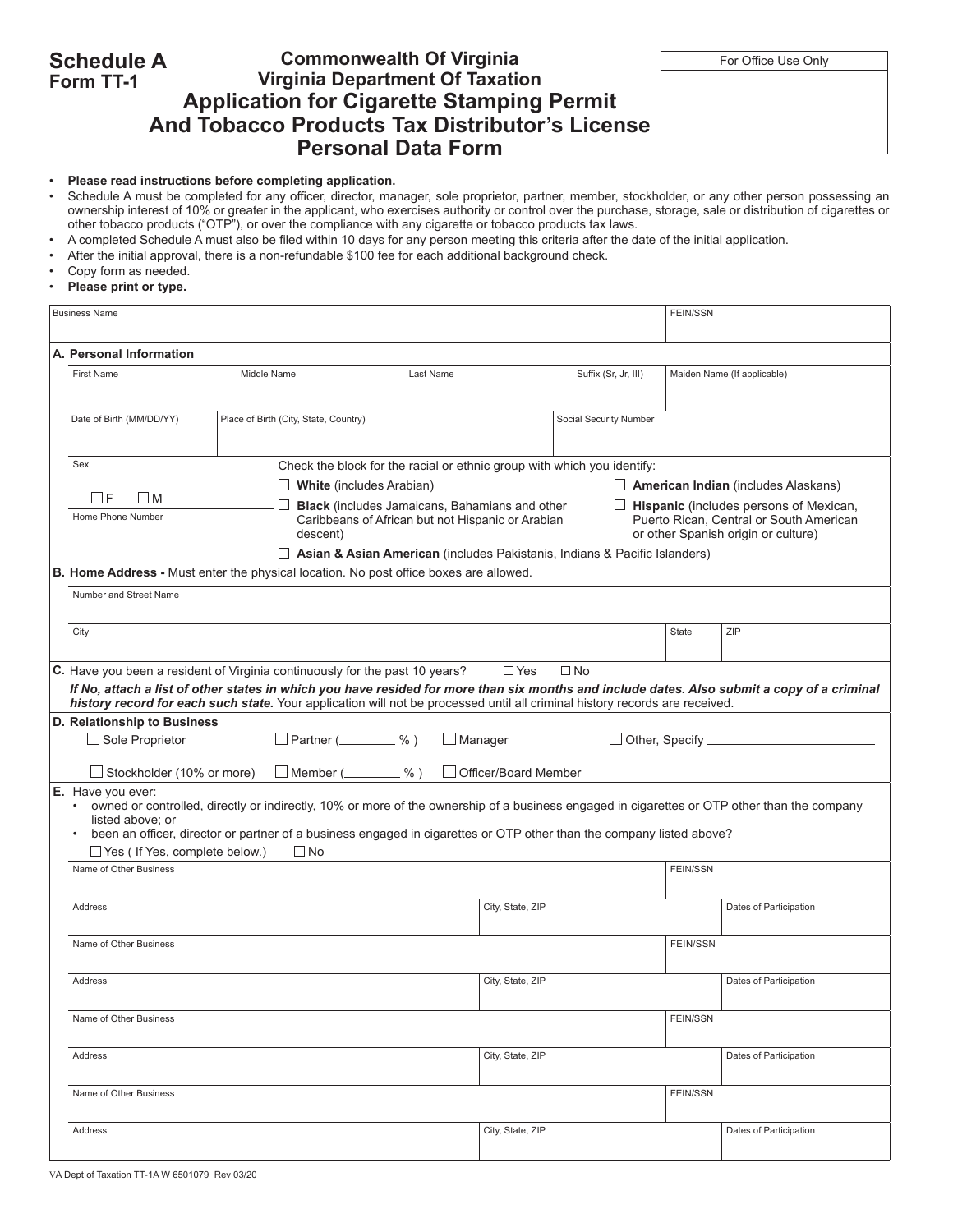| <b>Business Name</b>                                                                                                                                                                                                                                                                                                                                                                                      |                                                                                                                                                                                                                                                                                                                                                                                                                                                                                                                                                                                                                                                                                                                                                                                                                       |                                                            |                                                                                                                                                                                                                                |                                                                                                                                                                                                                                                                                                                                                                                                                                                                            | <b>FEIN/SSN</b> |                       |              |  |  |
|-----------------------------------------------------------------------------------------------------------------------------------------------------------------------------------------------------------------------------------------------------------------------------------------------------------------------------------------------------------------------------------------------------------|-----------------------------------------------------------------------------------------------------------------------------------------------------------------------------------------------------------------------------------------------------------------------------------------------------------------------------------------------------------------------------------------------------------------------------------------------------------------------------------------------------------------------------------------------------------------------------------------------------------------------------------------------------------------------------------------------------------------------------------------------------------------------------------------------------------------------|------------------------------------------------------------|--------------------------------------------------------------------------------------------------------------------------------------------------------------------------------------------------------------------------------|----------------------------------------------------------------------------------------------------------------------------------------------------------------------------------------------------------------------------------------------------------------------------------------------------------------------------------------------------------------------------------------------------------------------------------------------------------------------------|-----------------|-----------------------|--------------|--|--|
| <b>First Name</b>                                                                                                                                                                                                                                                                                                                                                                                         |                                                                                                                                                                                                                                                                                                                                                                                                                                                                                                                                                                                                                                                                                                                                                                                                                       | Middle Name                                                | Last Name                                                                                                                                                                                                                      | Suffix (Sr, Jr, III)                                                                                                                                                                                                                                                                                                                                                                                                                                                       | <b>SSN</b>      |                       |              |  |  |
|                                                                                                                                                                                                                                                                                                                                                                                                           |                                                                                                                                                                                                                                                                                                                                                                                                                                                                                                                                                                                                                                                                                                                                                                                                                       | F. Miscellaneous Information                               |                                                                                                                                                                                                                                |                                                                                                                                                                                                                                                                                                                                                                                                                                                                            |                 |                       |              |  |  |
|                                                                                                                                                                                                                                                                                                                                                                                                           |                                                                                                                                                                                                                                                                                                                                                                                                                                                                                                                                                                                                                                                                                                                                                                                                                       |                                                            | 1. Other than the company listed above, have you ever personally applied for or held in any<br>state, city or country a license or permit to distribute cigarettes or OTP?                                                     |                                                                                                                                                                                                                                                                                                                                                                                                                                                                            |                 | $\Box$ Yes            | $\square$ No |  |  |
|                                                                                                                                                                                                                                                                                                                                                                                                           |                                                                                                                                                                                                                                                                                                                                                                                                                                                                                                                                                                                                                                                                                                                                                                                                                       |                                                            | 2. Has any business in which you were a controlling person* ever applied for or held in any<br>state, city or country a license or permit to distribute cigarettes or OTP?                                                     |                                                                                                                                                                                                                                                                                                                                                                                                                                                                            |                 | $\Box$ Yes            | $\Box$ No    |  |  |
|                                                                                                                                                                                                                                                                                                                                                                                                           |                                                                                                                                                                                                                                                                                                                                                                                                                                                                                                                                                                                                                                                                                                                                                                                                                       |                                                            | 3. If Yes to questions 1 or 2 above: The Name of Business _______________________                                                                                                                                              |                                                                                                                                                                                                                                                                                                                                                                                                                                                                            |                 |                       |              |  |  |
|                                                                                                                                                                                                                                                                                                                                                                                                           |                                                                                                                                                                                                                                                                                                                                                                                                                                                                                                                                                                                                                                                                                                                                                                                                                       |                                                            |                                                                                                                                                                                                                                |                                                                                                                                                                                                                                                                                                                                                                                                                                                                            |                 |                       |              |  |  |
|                                                                                                                                                                                                                                                                                                                                                                                                           |                                                                                                                                                                                                                                                                                                                                                                                                                                                                                                                                                                                                                                                                                                                                                                                                                       |                                                            | Date of License or Permit Learner and the contract of the contract of the contract of the contract of the contract of the contract of the contract of the contract of the contract of the contract of the contract of the cont |                                                                                                                                                                                                                                                                                                                                                                                                                                                                            |                 |                       |              |  |  |
|                                                                                                                                                                                                                                                                                                                                                                                                           |                                                                                                                                                                                                                                                                                                                                                                                                                                                                                                                                                                                                                                                                                                                                                                                                                       | and/or OTP permit or license denied, suspended or revoked? | 4. Have you or any entity in which you are or were a controlling person* ever had a cigarette                                                                                                                                  |                                                                                                                                                                                                                                                                                                                                                                                                                                                                            |                 | $\Box$ Yes            | $\square$ No |  |  |
|                                                                                                                                                                                                                                                                                                                                                                                                           |                                                                                                                                                                                                                                                                                                                                                                                                                                                                                                                                                                                                                                                                                                                                                                                                                       |                                                            |                                                                                                                                                                                                                                |                                                                                                                                                                                                                                                                                                                                                                                                                                                                            |                 |                       |              |  |  |
|                                                                                                                                                                                                                                                                                                                                                                                                           |                                                                                                                                                                                                                                                                                                                                                                                                                                                                                                                                                                                                                                                                                                                                                                                                                       |                                                            |                                                                                                                                                                                                                                |                                                                                                                                                                                                                                                                                                                                                                                                                                                                            |                 |                       |              |  |  |
|                                                                                                                                                                                                                                                                                                                                                                                                           |                                                                                                                                                                                                                                                                                                                                                                                                                                                                                                                                                                                                                                                                                                                                                                                                                       |                                                            | 6. Have you ever been convicted (including pleas of guilty or no contest) of any felony or<br>of any other crime or offense of any kind except violation of the vehicle and traffic laws?                                      |                                                                                                                                                                                                                                                                                                                                                                                                                                                                            |                 | $\Box$ Yes            | $\square$ No |  |  |
|                                                                                                                                                                                                                                                                                                                                                                                                           |                                                                                                                                                                                                                                                                                                                                                                                                                                                                                                                                                                                                                                                                                                                                                                                                                       |                                                            | 7. If Yes to 6: Date of Conviction Learner and the control of the control of the control of the control of the control of the control of the control of the control of the control of the control of the control of the contro |                                                                                                                                                                                                                                                                                                                                                                                                                                                                            |                 |                       |              |  |  |
|                                                                                                                                                                                                                                                                                                                                                                                                           |                                                                                                                                                                                                                                                                                                                                                                                                                                                                                                                                                                                                                                                                                                                                                                                                                       |                                                            |                                                                                                                                                                                                                                |                                                                                                                                                                                                                                                                                                                                                                                                                                                                            |                 |                       |              |  |  |
|                                                                                                                                                                                                                                                                                                                                                                                                           |                                                                                                                                                                                                                                                                                                                                                                                                                                                                                                                                                                                                                                                                                                                                                                                                                       |                                                            | 8. Are there any arrests, indictments, summonses or proposed administrative actions<br>(except for violation of the vehicle and traffic laws) pending against you?                                                             |                                                                                                                                                                                                                                                                                                                                                                                                                                                                            |                 | $\square$ Yes         | $\square$ No |  |  |
|                                                                                                                                                                                                                                                                                                                                                                                                           |                                                                                                                                                                                                                                                                                                                                                                                                                                                                                                                                                                                                                                                                                                                                                                                                                       |                                                            |                                                                                                                                                                                                                                |                                                                                                                                                                                                                                                                                                                                                                                                                                                                            |                 |                       |              |  |  |
|                                                                                                                                                                                                                                                                                                                                                                                                           |                                                                                                                                                                                                                                                                                                                                                                                                                                                                                                                                                                                                                                                                                                                                                                                                                       |                                                            |                                                                                                                                                                                                                                |                                                                                                                                                                                                                                                                                                                                                                                                                                                                            |                 |                       |              |  |  |
|                                                                                                                                                                                                                                                                                                                                                                                                           | For purposes of this form, the term controlling person means any person who is an officer, director, or, partner (or, in the case of a limited liability<br>company, an officer, member or a person having, with respect to such limited liability company, authority analogous to that of an officer or director<br>with respect to a corporation) of an applicant for an agent's or wholesale dealer's license, or if the applicant is a corporation, a shareholder,<br>directly or indirectly, owning 10% or more of the number of shares of voting stock of such corporation. It also includes persons who do or will<br>exercise authority within the business comparable to the authority normally exercised by corporate officers, regardless of the form of business<br>organization or lack of actual title. |                                                            |                                                                                                                                                                                                                                |                                                                                                                                                                                                                                                                                                                                                                                                                                                                            |                 |                       |              |  |  |
| G. Release of Information                                                                                                                                                                                                                                                                                                                                                                                 |                                                                                                                                                                                                                                                                                                                                                                                                                                                                                                                                                                                                                                                                                                                                                                                                                       |                                                            |                                                                                                                                                                                                                                |                                                                                                                                                                                                                                                                                                                                                                                                                                                                            |                 |                       |              |  |  |
|                                                                                                                                                                                                                                                                                                                                                                                                           | I, the undersigned, do hereby certify that I have not knowingly made a false statement of material fact on this application. If the Department of Taxation<br>issues a license/permit pursuant to this application, I will be bound by all the requirements contained in the license/permit terms and conditions.                                                                                                                                                                                                                                                                                                                                                                                                                                                                                                     |                                                            |                                                                                                                                                                                                                                |                                                                                                                                                                                                                                                                                                                                                                                                                                                                            |                 |                       |              |  |  |
|                                                                                                                                                                                                                                                                                                                                                                                                           |                                                                                                                                                                                                                                                                                                                                                                                                                                                                                                                                                                                                                                                                                                                                                                                                                       |                                                            |                                                                                                                                                                                                                                | I understand that untruthful or misleading answers are cause for denial of the application and/or termination of the license/permit. I further understand<br>that whoever knowingly and willfully falsifies, conceals, or misrepresents a material fact or who knowingly or willfully makes a false, fictitious or<br>fraudulent statement or representation in any application for license/permit to the Department of Taxation shall be guilty of a Class 1 misdemeanor. |                 |                       |              |  |  |
| I authorize the Department of Taxation and/or the Department of State Police to investigate any or all matters set forth in this application pursuant to<br>58.1-1021 of the Code of Virginia including but not limited to financial records, financial sources, state tax records and criminal history. I understand<br>that further information may be requested of me in regard to this investigation. |                                                                                                                                                                                                                                                                                                                                                                                                                                                                                                                                                                                                                                                                                                                                                                                                                       |                                                            |                                                                                                                                                                                                                                |                                                                                                                                                                                                                                                                                                                                                                                                                                                                            |                 |                       |              |  |  |
|                                                                                                                                                                                                                                                                                                                                                                                                           | I waive any rights or causes of action, based upon disclosure of otherwise confidential information, that I may have against the Department of<br>Taxation, the Department of State Police and/or any other individual or agency disclosing or releasing such information to the Department of Taxation<br>or the Department of State Police or to the applicant for a cigarette stamping permit or tobacco products distributor's license for which purposes<br>this Personal Data Form is submitted.                                                                                                                                                                                                                                                                                                                |                                                            |                                                                                                                                                                                                                                |                                                                                                                                                                                                                                                                                                                                                                                                                                                                            |                 |                       |              |  |  |
|                                                                                                                                                                                                                                                                                                                                                                                                           |                                                                                                                                                                                                                                                                                                                                                                                                                                                                                                                                                                                                                                                                                                                                                                                                                       |                                                            | Signature                                                                                                                                                                                                                      |                                                                                                                                                                                                                                                                                                                                                                                                                                                                            |                 | Date                  |              |  |  |
|                                                                                                                                                                                                                                                                                                                                                                                                           |                                                                                                                                                                                                                                                                                                                                                                                                                                                                                                                                                                                                                                                                                                                                                                                                                       | <b>Must Be Signed in Presence</b>                          |                                                                                                                                                                                                                                |                                                                                                                                                                                                                                                                                                                                                                                                                                                                            |                 |                       |              |  |  |
|                                                                                                                                                                                                                                                                                                                                                                                                           |                                                                                                                                                                                                                                                                                                                                                                                                                                                                                                                                                                                                                                                                                                                                                                                                                       | of Notary                                                  | <b>Print Name</b>                                                                                                                                                                                                              |                                                                                                                                                                                                                                                                                                                                                                                                                                                                            |                 | Title                 |              |  |  |
|                                                                                                                                                                                                                                                                                                                                                                                                           |                                                                                                                                                                                                                                                                                                                                                                                                                                                                                                                                                                                                                                                                                                                                                                                                                       |                                                            |                                                                                                                                                                                                                                |                                                                                                                                                                                                                                                                                                                                                                                                                                                                            |                 |                       |              |  |  |
|                                                                                                                                                                                                                                                                                                                                                                                                           |                                                                                                                                                                                                                                                                                                                                                                                                                                                                                                                                                                                                                                                                                                                                                                                                                       | Notary Public Seal                                         |                                                                                                                                                                                                                                | <b>Notary Information</b>                                                                                                                                                                                                                                                                                                                                                                                                                                                  |                 |                       |              |  |  |
|                                                                                                                                                                                                                                                                                                                                                                                                           |                                                                                                                                                                                                                                                                                                                                                                                                                                                                                                                                                                                                                                                                                                                                                                                                                       |                                                            | Subscribed and sworn before me this _________ day of ____________________________, in the (City/                                                                                                                               |                                                                                                                                                                                                                                                                                                                                                                                                                                                                            |                 |                       |              |  |  |
|                                                                                                                                                                                                                                                                                                                                                                                                           |                                                                                                                                                                                                                                                                                                                                                                                                                                                                                                                                                                                                                                                                                                                                                                                                                       |                                                            | $County)$ $-$                                                                                                                                                                                                                  |                                                                                                                                                                                                                                                                                                                                                                                                                                                                            |                 |                       |              |  |  |
|                                                                                                                                                                                                                                                                                                                                                                                                           |                                                                                                                                                                                                                                                                                                                                                                                                                                                                                                                                                                                                                                                                                                                                                                                                                       |                                                            | Notary Public Signature                                                                                                                                                                                                        |                                                                                                                                                                                                                                                                                                                                                                                                                                                                            |                 | Date                  |              |  |  |
|                                                                                                                                                                                                                                                                                                                                                                                                           |                                                                                                                                                                                                                                                                                                                                                                                                                                                                                                                                                                                                                                                                                                                                                                                                                       |                                                            |                                                                                                                                                                                                                                |                                                                                                                                                                                                                                                                                                                                                                                                                                                                            |                 |                       |              |  |  |
|                                                                                                                                                                                                                                                                                                                                                                                                           |                                                                                                                                                                                                                                                                                                                                                                                                                                                                                                                                                                                                                                                                                                                                                                                                                       | Virginia Registration Number                               | Notary Public Name Printed                                                                                                                                                                                                     |                                                                                                                                                                                                                                                                                                                                                                                                                                                                            |                 | My Commission Expires |              |  |  |